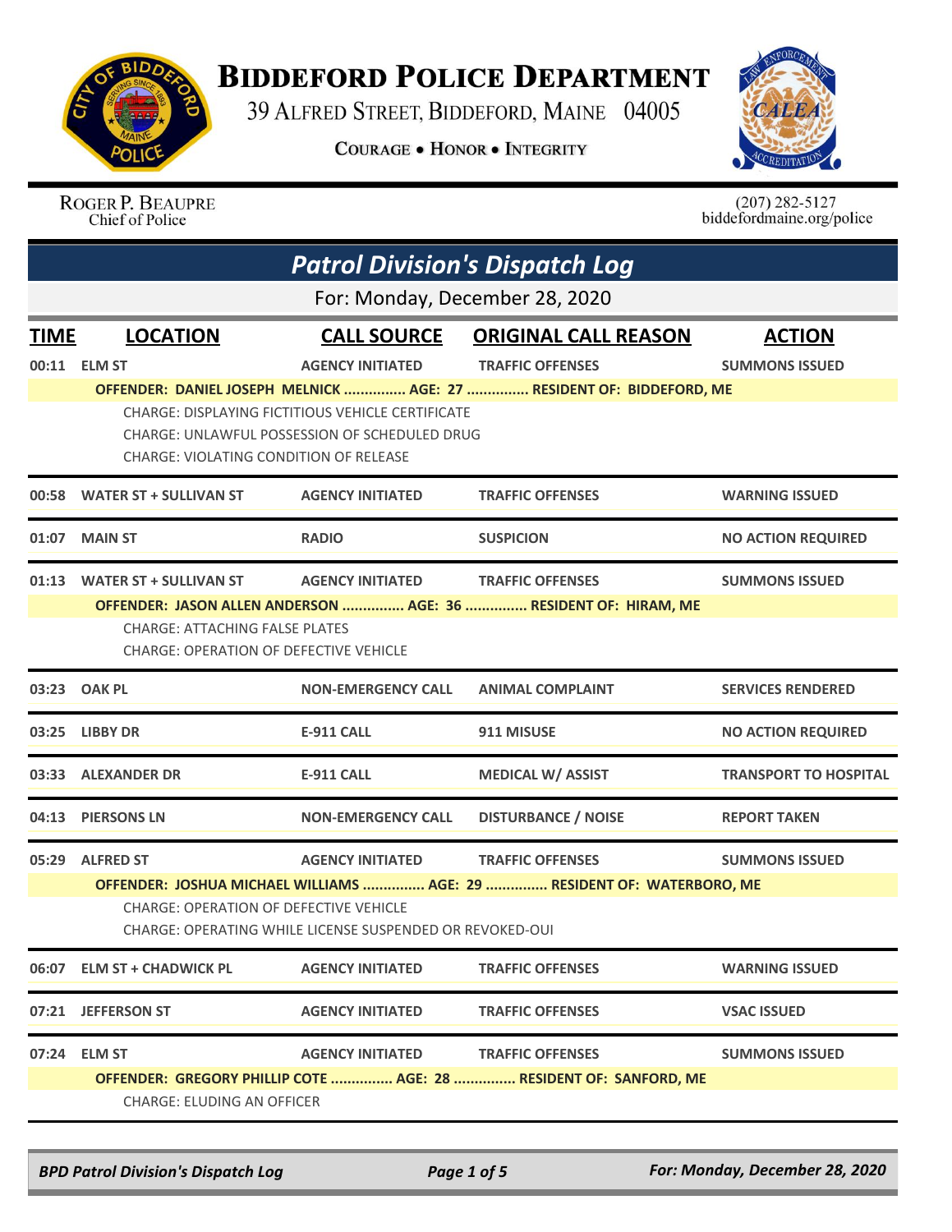| <b>TIME</b> | <b>LOCATION</b>                                                         | <b>CALL SOURCE</b>                                  | <b>ORIGINAL CALL REASON</b>                                    | <b>ACTION</b>             |
|-------------|-------------------------------------------------------------------------|-----------------------------------------------------|----------------------------------------------------------------|---------------------------|
|             | 07:44 RIVER RD                                                          | <b>AGENCY INITIATED</b>                             | <b>TRAFFIC OFFENSES</b>                                        | <b>WARNING ISSUED</b>     |
|             | 07:51 PEARL ST                                                          | <b>E-911 CALL</b>                                   | 911 MISUSE                                                     | <b>NO ACTION REQUIRED</b> |
|             | 07:53 RIVER RD                                                          | <b>AGENCY INITIATED</b>                             | <b>TRAFFIC OFFENSES</b>                                        | <b>VSAC ISSUED</b>        |
|             | 08:06 BACON ST                                                          | <b>E-911 CALL</b>                                   | <b>DOMESTIC COMPLAINTS</b>                                     | <b>REPORT TAKEN</b>       |
|             | 08:13 SOUTH ST                                                          | <b>AGENCY INITIATED</b>                             | <b>TRAFFIC OFFENSES</b>                                        | <b>VSAC ISSUED</b>        |
|             | 08:21 POOL ST + COLUMBUS WAY                                            | <b>AGENCY INITIATED</b>                             | <b>TRAFFIC OFFENSES</b>                                        | <b>NO VIOLATION</b>       |
|             | 08:32 SOUTH ST                                                          | <b>AGENCY INITIATED</b>                             | <b>TRAFFIC OFFENSES</b>                                        | <b>VSAC ISSUED</b>        |
|             | 08:56 SOUTH ST                                                          | <b>AGENCY INITIATED</b>                             | <b>TRAFFIC OFFENSES</b>                                        | <b>VSAC ISSUED</b>        |
|             | 09:17 SOUTH ST                                                          | <b>AGENCY INITIATED</b>                             | <b>TRAFFIC OFFENSES</b>                                        | <b>WARNING ISSUED</b>     |
|             | 09:18 MAY ST + PARE ST                                                  | <b>AGENCY INITIATED</b>                             | <b>TRAFFIC OFFENSES</b>                                        | <b>VSAC ISSUED</b>        |
|             | 09:18 CLARENDON ST                                                      | <b>AGENCY INITIATED</b>                             | <b>TRAFFIC OFFENSES</b>                                        | <b>SUMMONS ISSUED</b>     |
|             | OFFENDER: SEAN L LONGLEY  AGE: 29  RESIDENT OF: SACO, ME                | CHARGE: OPERATING WITH SUSPENDED REGISTRATION       |                                                                |                           |
|             | 09:41 MARINER WAY                                                       | <b>NON-EMERGENCY CALL</b>                           | <b>THEFT</b>                                                   | <b>NO ACTION REQUIRED</b> |
|             | 09:43 ALFRED ST                                                         | <b>WALK-IN AT STATION</b>                           | <b>COURT ORDERED CHECK IN</b>                                  | <b>SERVICES RENDERED</b>  |
|             | 10:01 WEST ST                                                           | <b>AGENCY INITIATED</b>                             | <b>PAPERWORK</b>                                               | <b>PAPERWORK SERVED</b>   |
|             | 10:08 POMERLEAU ST                                                      | <b>AGENCY INITIATED</b>                             | <b>TRAFFIC OFFENSES</b>                                        | <b>WARNING ISSUED</b>     |
|             | 10:09 PRECOURT ST + MOUNTAIN RD    AGENCY INITIATED    TRAFFIC OFFENSES |                                                     |                                                                | <b>SUMMONS ISSUED</b>     |
|             |                                                                         |                                                     | OFFENDER: STEVEN D BENSON  AGE: 64  RESIDENT OF: BIDDEFORD, ME |                           |
|             |                                                                         | CHARGE: OPERATING WITH EXPIRED LICENSE OVER 90 DAYS |                                                                |                           |
|             | 10:23 ALFRED ST                                                         | <b>E-911 CALL</b>                                   | 911 MISUSE                                                     | <b>NO ACTION REQUIRED</b> |
|             | 10:28 PIERSONS LN                                                       | <b>AGENCY INITIATED</b>                             | <b>PRO-ACTIVE DV RESPONSE TEAM</b>                             | <b>NEGATIVE CONTACT</b>   |
|             | 10:34 ALFRED ST                                                         | <b>NON-EMERGENCY CALL</b>                           | <b>DRUG</b>                                                    | <b>SERVICES RENDERED</b>  |
|             | 10:41 MT VERNON ST                                                      | E-911 CALL                                          | 911 MISUSE                                                     | <b>DISPATCH HANDLED</b>   |
|             | 10:53 ALFRED ST                                                         | E-911 CALL                                          | 911 MISUSE                                                     | <b>DISPATCH HANDLED</b>   |
|             | 11:07 ALFRED ST                                                         | <b>AGENCY INITIATED</b>                             | <b>CIVIL COMPLAINT</b>                                         | <b>SERVICES RENDERED</b>  |
|             | 11:21 ALFRED ST                                                         | <b>NON-EMERGENCY CALL</b>                           | <b>WARRANT ARREST</b>                                          | <b>NEGATIVE CONTACT</b>   |
|             |                                                                         |                                                     |                                                                |                           |

*BPD Patrol Division's Dispatch Log Page 2 of 5 For: Monday, December 28, 2020*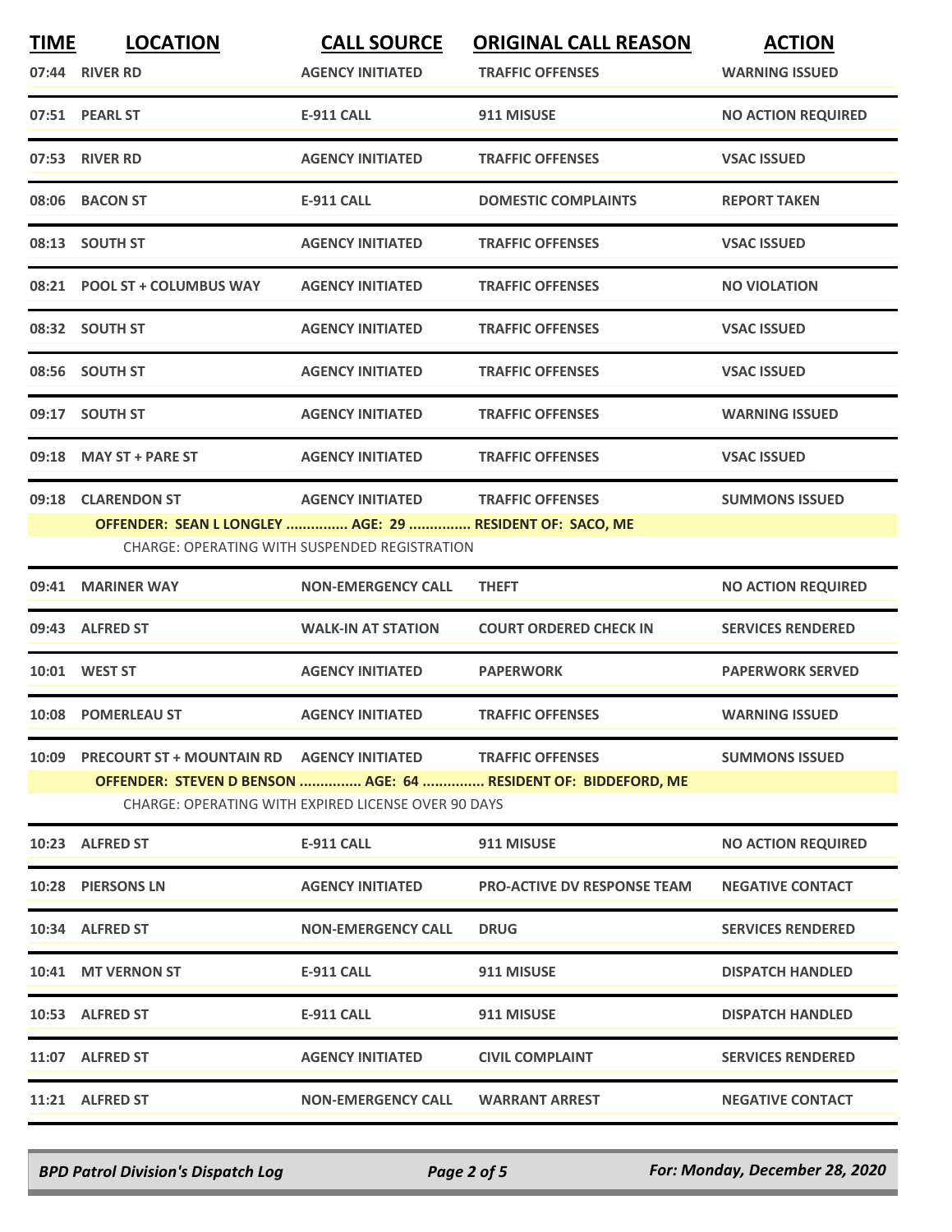| <u>TIME</u> | <b>LOCATION</b><br>11:22 SACO FALLS WAY | <b>CALL SOURCE</b><br><b>NON-EMERGENCY CALL</b> | <b>ORIGINAL CALL REASON</b><br><b>DOMESTIC COMPLAINTS</b> | <b>ACTION</b><br><b>NEGATIVE CONTACT</b> |
|-------------|-----------------------------------------|-------------------------------------------------|-----------------------------------------------------------|------------------------------------------|
|             | 12:20 ALFRED ST                         | <b>E-911 CALL</b>                               | <b>DISTURBANCE / NOISE</b>                                | <b>REPORT TAKEN</b>                      |
| 12:27       | <b>RAYMOND ST</b>                       | <b>E-911 CALL</b>                               | 911 MISUSE                                                | <b>SERVICES RENDERED</b>                 |
|             | 13:06 BOULDER WAY                       | <b>NON-EMERGENCY CALL</b>                       | <b>ARTICLES LOST/FOUND</b>                                | <b>REPORT TAKEN</b>                      |
|             | 13:11 ELM ST                            | <b>NON-EMERGENCY CALL</b>                       | <b>ARTICLES LOST/FOUND</b>                                | <b>SERVICES RENDERED</b>                 |
|             | 13:13 STATE ST                          | <b>E-911 CALL</b>                               | 911 MISUSE                                                | <b>NEGATIVE CONTACT</b>                  |
|             | 13:27 WEST ST + GEORGETOWN DR           | <b>NON-EMERGENCY CALL</b>                       | <b>SUSPICION</b>                                          | <b>SERVICES RENDERED</b>                 |
|             | 13:39 ELM ST                            | <b>AGENCY INITIATED</b>                         | <b>TRAFFIC OFFENSES</b>                                   | <b>WARNING ISSUED</b>                    |
|             | 13:44 GUINEA RD                         | <b>NON-EMERGENCY CALL</b>                       | <b>HARASSMENT</b>                                         | <b>SERVICES RENDERED</b>                 |
| 13:48       | <b>ELM ST</b>                           | <b>AGENCY INITIATED</b>                         | <b>TRAFFIC OFFENSES</b>                                   | <b>WARNING ISSUED</b>                    |
|             | 13:59 LANDRY ST + PRECOURT ST           | <b>AGENCY INITIATED</b>                         | <b>TRAFFIC OFFENSES</b>                                   | <b>WARNING ISSUED</b>                    |
|             | 14:00 SACO FALLS WAY                    | <b>AGENCY INITIATED</b>                         | <b>PRO-ACTIVE DV RESPONSE TEAM</b>                        | <b>NO VIOLATION</b>                      |
|             | 14:41 ELM ST                            | <b>AGENCY INITIATED</b>                         | <b>TRAFFIC OFFENSES</b>                                   | <b>WARNING ISSUED</b>                    |
|             | 14:45 SOUTH ST                          | <b>NON-EMERGENCY CALL</b>                       | <b>CIVIL COMPLAINT</b>                                    | <b>CIVIL COMPLAINT</b>                   |
|             | 15:02 WEST ST                           | <b>AGENCY INITIATED</b>                         | <b>TRAFFIC OFFENSES</b>                                   | <b>VSAC ISSUED</b>                       |
|             | 15:24 WEST ST                           | <b>AGENCY INITIATED</b>                         | <b>TRAFFIC OFFENSES</b>                                   | <b>WARNING ISSUED</b>                    |
|             | 15:26 GRANITE ST                        | <b>NON-EMERGENCY CALL</b>                       | <b>SUSPICION</b>                                          | <b>SERVICES RENDERED</b>                 |
|             | 15:32 CRESCENT ST                       | <b>NON-EMERGENCY CALL</b>                       | <b>TRESPASSING</b>                                        | <b>FIELD INTERVIEW</b>                   |
|             | 15:34 GRANITE ST                        | <b>NON-EMERGENCY CALL</b>                       | <b>SUSPICION</b>                                          | <b>GONE ON ARRIVAL</b>                   |
|             | 15:37 BRIDGE RD                         | <b>NON-EMERGENCY CALL</b>                       | <b>ANIMAL COMPLAINT</b>                                   | <b>REFERRED OTHER AGENCY</b>             |
|             | 15:41 TACHEREAU AVE                     | E-911 CALL                                      | 911 MISUSE                                                | <b>DISPATCH HANDLED</b>                  |
|             | 15:47 CLEAVES ST                        | <b>NON-EMERGENCY CALL</b>                       | <b>CIVIL COMPLAINT</b>                                    | <b>CIVIL COMPLAINT</b>                   |
|             | 15:57 HILL ST                           | <b>AGENCY INITIATED</b>                         | <b>TRAFFIC OFFENSES</b>                                   | <b>VSAC ISSUED</b>                       |
|             | 16:00 WESTLAND AVE                      | <b>E-911 CALL</b>                               | <b>MENTAL ILLNESS CASES</b>                               | <b>SERVICES RENDERED</b>                 |
|             | 16:30 POOL ST                           | <b>AGENCY INITIATED</b>                         | <b>TRAFFIC OFFENSES</b>                                   | <b>WARNING ISSUED</b>                    |

*BPD Patrol Division's Dispatch Log Page 3 of 5 For: Monday, December 28, 2020*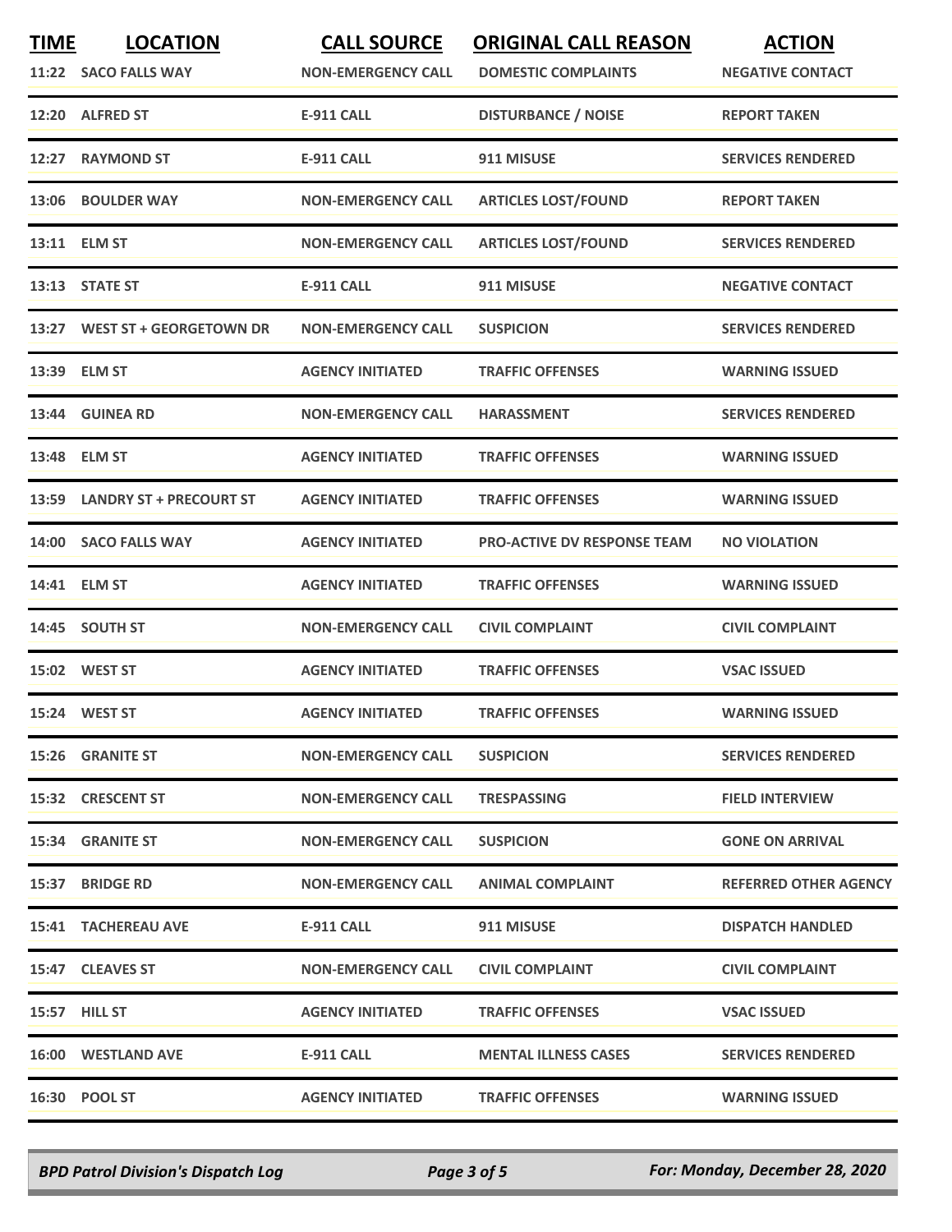| <b>TIME</b> | <b>LOCATION</b>                                                                                       | <b>CALL SOURCE</b>        | <b>ORIGINAL CALL REASON</b>   | <b>ACTION</b>             |  |
|-------------|-------------------------------------------------------------------------------------------------------|---------------------------|-------------------------------|---------------------------|--|
|             | 16:37 ALFRED ST                                                                                       | <b>AGENCY INITIATED</b>   | <b>ASSIST OTHER AGENCY</b>    | <b>NO ACTION REQUIRED</b> |  |
|             | 16:46 GUINEA RD + AJAC WAY                                                                            | <b>AGENCY INITIATED</b>   | <b>TRAFFIC OFFENSES</b>       | <b>WARNING ISSUED</b>     |  |
|             | <b>16:48 HILL ST</b>                                                                                  | E-911 CALL                | <b>DOMESTIC COMPLAINTS</b>    | <b>REPORT TAKEN</b>       |  |
|             | 16:54 ALFRED ST                                                                                       | <b>NON-EMERGENCY CALL</b> | <b>BURGLARY</b>               | <b>REPORT TAKEN</b>       |  |
|             | 16:59 POOL ST                                                                                         | <b>AGENCY INITIATED</b>   | <b>TRAFFIC OFFENSES</b>       | <b>WARNING ISSUED</b>     |  |
|             | 17:01 PIERSONS LN                                                                                     | <b>NON-EMERGENCY CALL</b> | <b>CIVIL COMPLAINT</b>        | <b>NEGATIVE CONTACT</b>   |  |
|             | 17:03 HILL ST                                                                                         | <b>AGENCY INITIATED</b>   | <b>TRAFFIC OFFENSES</b>       | <b>WARNING ISSUED</b>     |  |
|             | 17:16 ALFRED ST + MEDICAL CENTER D NON-EMERGENCY CALL                                                 |                           | <b>DISABLED VEHICLE</b>       | <b>SERVICES RENDERED</b>  |  |
|             | 17:44 ELM ST                                                                                          | <b>AGENCY INITIATED</b>   | <b>TRAFFIC OFFENSES</b>       | <b>VSAC ISSUED</b>        |  |
|             | 17:46 ELM ST                                                                                          | <b>NON-EMERGENCY CALL</b> | <b>PARKING COMPLAINT</b>      | <b>SERVICES RENDERED</b>  |  |
|             | 18:37 MAY ST                                                                                          | E-911 CALL                | <b>ASSAULT</b>                | <b>REPORT TAKEN</b>       |  |
| 19:12       | ALFRED ST + BARRA RD                                                                                  | <b>AGENCY INITIATED</b>   | <b>TRAFFIC OFFENSES</b>       | <b>WARNING ISSUED</b>     |  |
|             | 19:21 ALFRED ST                                                                                       | <b>AGENCY INITIATED</b>   | <b>TRAFFIC OFFENSES</b>       | <b>WARNING ISSUED</b>     |  |
|             | 19:28 ALFRED ST + BIDDEFORD GATEW AGENCY INITIATED                                                    |                           | <b>TRAFFIC OFFENSES</b>       | <b>WARNING ISSUED</b>     |  |
|             | 19:58 ALFRED ST                                                                                       | <b>AGENCY INITIATED</b>   | <b>TRAFFIC OFFENSES</b>       | <b>WARNING ISSUED</b>     |  |
|             | 20:18 ALFRED ST                                                                                       | <b>NON-EMERGENCY CALL</b> | <b>COURT ORDERED CHECK IN</b> | <b>DISPATCH HANDLED</b>   |  |
|             | 20:38 ALFRED ST + MEDICAL CENTER D AGENCY INITIATED                                                   |                           | <b>TRAFFIC OFFENSES</b>       | <b>WARNING ISSUED</b>     |  |
|             | 21:17 GRAHAM ST + HAVEY AVE                                                                           | <b>AGENCY INITIATED</b>   | <b>TRAFFIC OFFENSES</b>       | <b>WARNING ISSUED</b>     |  |
|             | 21:25 FOSS ST + SUMMER ST                                                                             | E-911 CALL                | <b>SUSPICION</b>              | <b>NEGATIVE CONTACT</b>   |  |
|             | 22:06 SACO FALLS WAY                                                                                  | <b>NON-EMERGENCY CALL</b> | <b>DISTURBANCE / NOISE</b>    | <b>SERVICES RENDERED</b>  |  |
|             | 22:32 MAY ST                                                                                          | <b>NON-EMERGENCY CALL</b> | <b>ASSIST SACO PD</b>         | <b>SERVICES RENDERED</b>  |  |
|             | 22:46 MAIN ST                                                                                         | <b>AGENCY INITIATED</b>   | <b>PAPERWORK</b>              | <b>PAPERWORK SERVED</b>   |  |
| 22:46       | <b>MEDICAL CENTER DR</b>                                                                              | <b>NON-EMERGENCY CALL</b> | <b>TRESPASSING</b>            | <b>ARREST(S) MADE</b>     |  |
|             | OFFENDER: MINGO ALBERT PELLETIER  AGE: 41  RESIDENT OF: BIDDEFORD, ME                                 |                           |                               |                           |  |
|             | <b>CHARGE: CRIMINAL TRESPASS</b><br>CHARGE: REFUSING TO SUBMIT TO ARREST OR DETENTION-REFUSAL TO STOP |                           |                               |                           |  |
|             |                                                                                                       |                           |                               |                           |  |